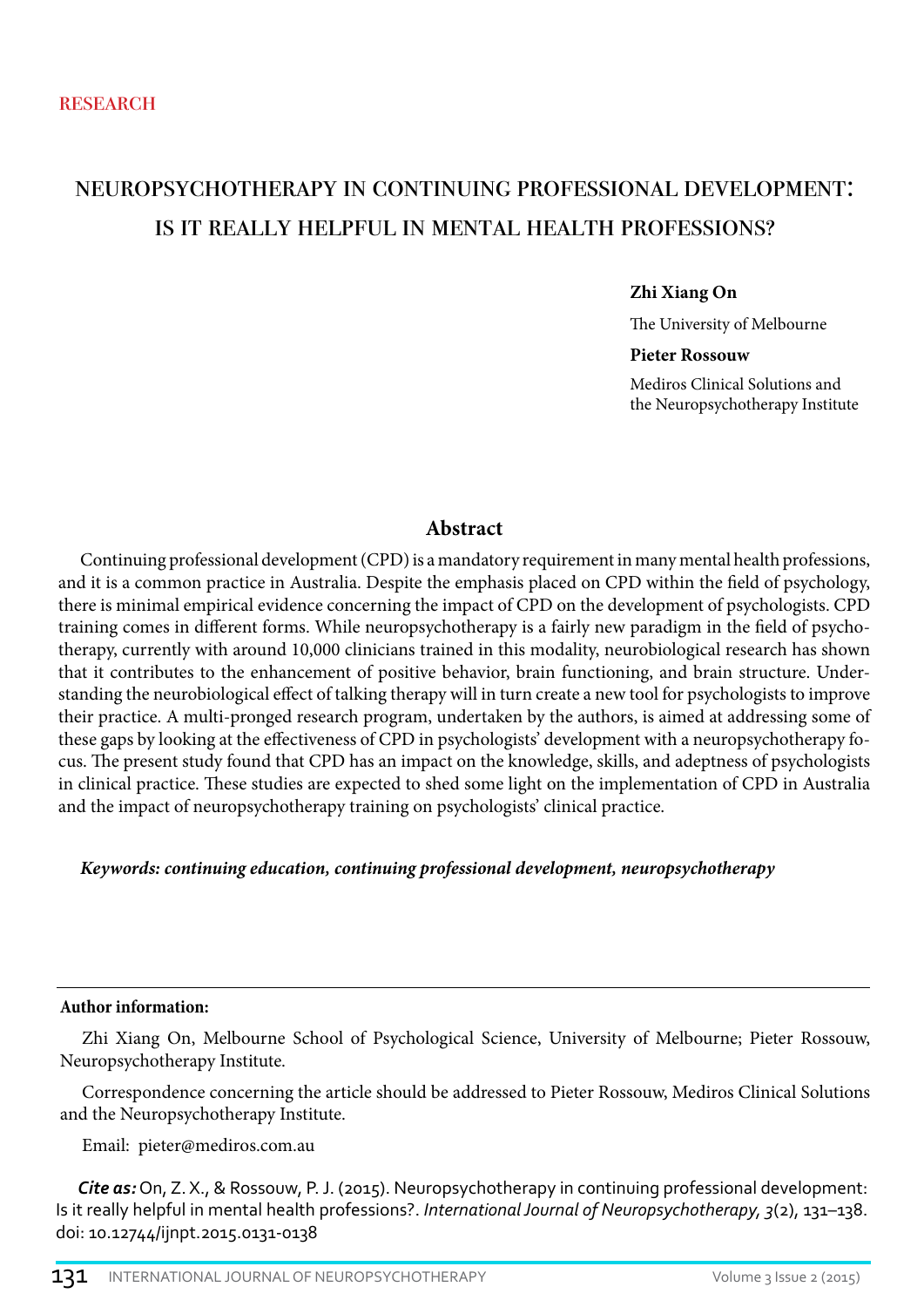To ensure the continuing development of mental health professionals throughout their working lives, it is important that they take part in continuing professional development (CPD). By tal health professionals throughout their working lives, it is important that they take part in continuing professional development (CPD). By participating in CPD activities, mental health professionals can advance their knowledge, skills, and understanding of a diversity of treatment approaches (Belar & Perry, 1992; Bloom, 2005). CPD also has an important role among health professions in fostering the incorporation of science into clinical practice and supporting the use of evidence-based practices (Psychology Board of Australia, 2012). In order to keep up to date with scientific developments, constant participation in CPD is essential; it both facilitates a greater understanding of client care processes and health outcomes and enhances practitioners' ability to adapt to the changing needs of clients (Bloom, 2005; Psychology Board of Australia, 2012). In sum, CPD ensures the long-term development of the core competencies of a psychologist—because psychologists are required to ensure that their therapeutic approaches are in line with the current research evidence.

Participation in CPD is mandatory for psychologists in Australia who wish to renew their registration (Psychology Board of Australia, 2010). The Psychology Board of Australia utilizes a self-directed and self-regulatory CPD model that emphasizes psychologists' assessment, monitoring, and evaluation of their own developmental needs throughout their careers. Encompassed in this model is the expectation that psychologists assess their existing competence, knowledge, and skills; that they develop, monitor, and reflect upon their individual learning plans; and that they evaluate the objectives of CPD activities and learning outcomes in light of their individual learning objectives (Psychology Board of Australia, 2010, 2011, 2012). Although it is a mandatory requirement, a recent study has shown that only 80% of registered psychologists attend these professional development activities, including seminars, workshops, and conferences, and around 4% of the current registered psychologists reported that they had not taken part in any professional development training in the 12 months prior to the study (Grenyer, Mathews, Stokes, & Crea, 2010). The authors suggested that the reason for this may be that CPD was not a mandatory requirement at the time of the survey. However, no follow-up study has been done with regard to this matter since CPD became a mandatory requirement.

The Psychology Board of Australia (2012) acknowledges a wide variety of activities that constitute CPD, including: attending seminars, conferences, or workshops; conducting presentations; professional reading of peer-reviewed journals; undertaking postgraduate study and research. Informal activities such as discussions with colleagues and case conferences are also recognized by the Board. It is understandable that the wide range of CPD activities ensures that psychologists can choose a suitable form of training for themselves. For instance, it is important to note that, for adults, learning is most effective in a supportive environment where learners feel safe to make mistakes without consequences (Clapper, 2010; Kaufman, 2003). However, Grenyer, Mathews, Stokes, and Crea (2010) have shown that up to 26% of registered psychologists did not engage in private study/ journal reading, or any other relevant reading. Unfortunately, it is difficult to track down informal activities or assess their impact. For most psychologists, formal events such as seminars, conferences, and workshops are still the most popular sources of CPD (Grenyer et al., 2010).

Despite the fundamental role of CPD within psychology, to date there has been remarkably little published research in this area. This dearth of empirical research highlights a considerable gap in our current understanding of the extent to which participation in CPD influences clinical practice, as it is assumed to do. It is similarly assumed that it is beneficial to psychologists who attend CPD. A small number of North American researchers have considered the role of CPD in psychology, mostly through satisfaction-type studies. Overall, most psychologists in North America reported mid-high satisfaction with the quality of CPD (Fagan, Ax, Liss, Resnick, & Moody, 2007; Neimeyer, Taylor, & Philip, 2010; Neimeyer, Taylor, & Wear, 2009; Sharkin & Plageman, 2003). While these studies have provided some insights into psychologists' perceptions of and expectations for CPD, satisfaction ratings provide little information about what motivates the selection of CPD activities or the extent of new learning that occurred through CPD participation.

Additionally, and perhaps more importantly, satisfaction ratings provide little, if any, understanding of the impact of CPD on clinical practice or client outcomes (Neimeyer et al., 2010). To the best of our knowledge, it appears that only four published studies to date have investigated the extent to which participation in CPD facilitates psychologists' knowledge and skill development. All these studies reported moderate to high levels of learning through CPD activities (Neimeyer et al., 2009; Neimeyer et al., 2010; Rossouw & Hatty, 2013a, 2013b).

Moreover, psychologists who participated in CPD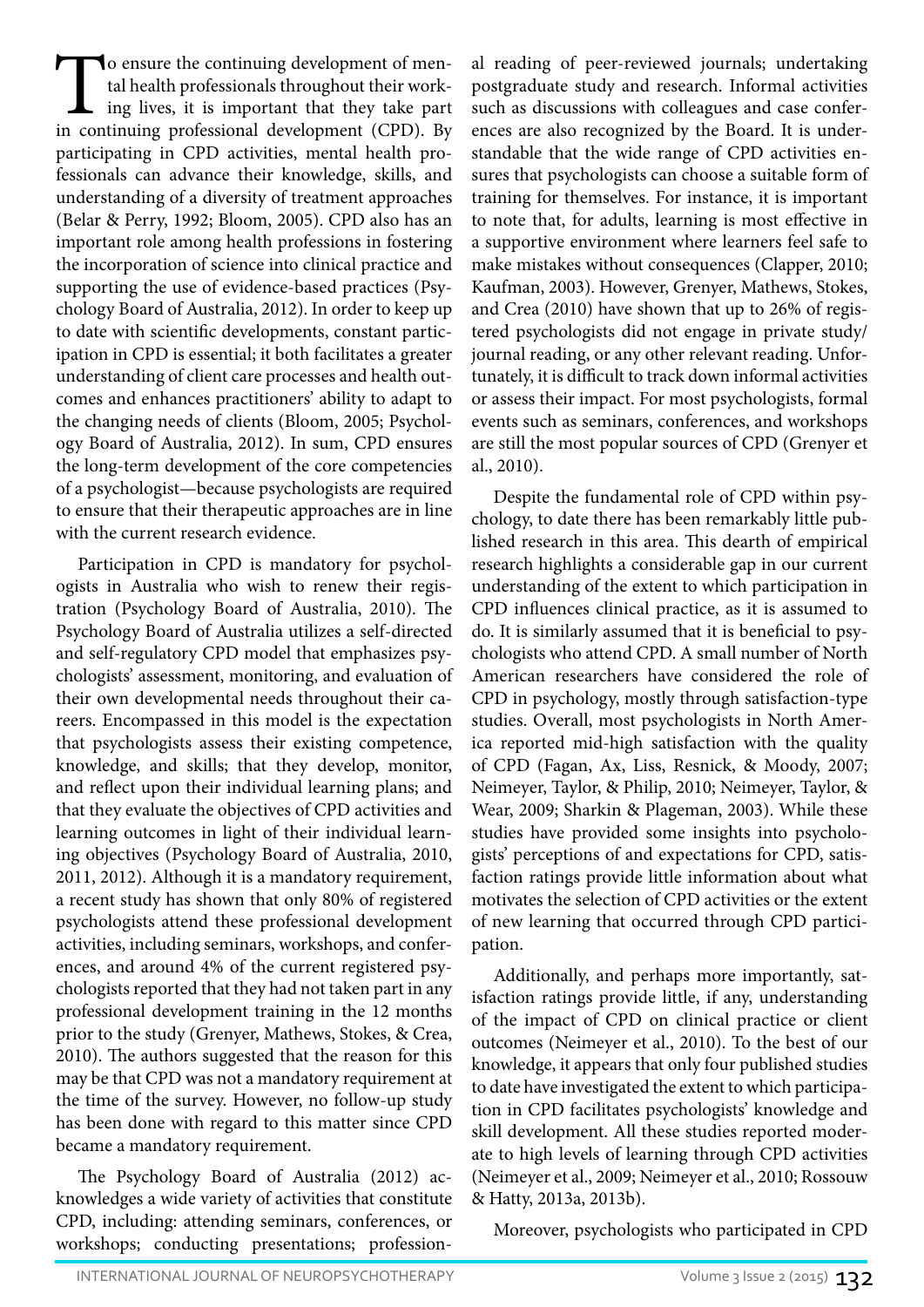activities also believed that this could improve their clinical practices (Neimeyer et al., 2009; Neimeyer et al., 2010; Sharkin & Plageman, 2003). According to Daniels and Walter (2002), the lack of formal evaluation of CPD has led to the difficulty in determining to what extent competence, knowledge, and skills are being developed through CPD, and to what extent such learning has an impact on a psychologist's clinical practice.

The idea of CPD, which has only recently become a mandatory requirement for psychologists, is still an innovation in Australia. Mental health professions still struggle to accept the importance of CPD, and many do not understand what to expect from it (Martin, 2014). Promoting the effectiveness of attending CPD might perhaps encourage more psychologists to attend the training. Reports have also shown that financial constraints are one of the reasons psychologists are not constantly involved in CPD (Grenyer et al., 2010).

Every psychologist adopts different therapeutic approaches in their daily practice. Neuropsychotherapy as an independent theoretical approach is no different in this respect from all other theoretical models, and it has increasingly been widely practiced among psychologists. Neuropsychotherapy looks at mental wellbeing from a multidisciplinary perspective that focuses not merely on neuroscience but also on human biology and psychology in order to enhance the clinical practice of talking therapy. Neuropsychotherapy training provides psychologists with a foundational understanding of the neurobiology of mental life. Knowledge obtained from such training may increase the effectiveness of psychology practices across different types of psychotherapies.

This present study aims to validate the effectiveness of CPD on psychologists' development and practice. Building on that, it also aims to understand the impact of neuropsychotherapy training and whether it is applicable to psychologists without a background in neuroscience. It is hypothesized that (i) CPD will increase the knowledge of psychologists in current contemporary psychotherapy, and (ii) neuropsychotherapy training will be effective to psychologists with or without a background in neuroscience.

## **Method**

**Stage 1**

Stage 1 data was collected between March 2013 and January 2015. Following participation in a neuropsychotherapy CPD workshop, mental health professionals were invited to complete a one-page paper-based questionnaire. A total of 3501 participants completed the questionnaire. Participants provided self-assessed ratings of their knowledge, ability, comfort, and understanding of the structure of the brain, the role of neurotransmitters, and the neurophysiology of the brain before and after the workshop. Available demographic data for Stage 1 participants is shown in Table 1.

## Table 1

*Available Demographic Data for Stage 1 Participants*

|                  |                          | N    | % of sample       |  |  |
|------------------|--------------------------|------|-------------------|--|--|
| Workshop<br>type | Depression               | 849  | 24.3              |  |  |
|                  | <b>BrainAnxiety</b>      | 1154 | 33.0              |  |  |
|                  | DevelopingBrain          | 579  | 16.5              |  |  |
|                  | DepressionSkills         | 152  | 4.3               |  |  |
|                  | AnxietySkills            | 197  | 5.6               |  |  |
|                  | Relationships            | 367  | 10.5              |  |  |
|                  | AgeingBrain              | 144  | 4.1               |  |  |
|                  | BrainBasedTher-<br>apies | 31   | .9                |  |  |
|                  | AnxiousAdoles-<br>cent   | 28   | $.8\,$            |  |  |
| Year             | 2010                     | 415  | 11.9              |  |  |
|                  | 2011                     | 802  | 22.9              |  |  |
|                  | 2012                     | 1225 | 35.0              |  |  |
|                  | 2013                     | 609  | 17.4              |  |  |
|                  | 2014                     | 416  | 11.9              |  |  |
|                  | 2015                     | 34   | 1.0               |  |  |
| Location         | Adelaide                 | 274  | 7.8               |  |  |
|                  | <b>Brisbane</b>          | 628  | 17.9              |  |  |
|                  | Canberra                 | 288  | 8.2               |  |  |
|                  | Melbourne                | 929  | 26.5              |  |  |
|                  | Perth                    | 391  | 11.2              |  |  |
|                  | Sydney                   | 809  | 23.1              |  |  |
|                  | Hobart                   | 60   | 1.7               |  |  |
|                  | Launceston               | 29   | $\boldsymbol{.8}$ |  |  |
|                  | Cairns                   | 31   | .9                |  |  |
|                  | Mackay                   | 62   | 1.8               |  |  |

# **Results**

The data was analysed using IBM<sup>®</sup> SPSS<sup>®</sup> v21 Statistical Package for the Social Sciences (IBM Corp., 2012). The data was checked for normality, and outlying cases were removed. Descriptive statistics are displayed in Tables 2 to 6. While the three after workshop variables were negatively skewed, the data was not transformed as doing so would make interpreta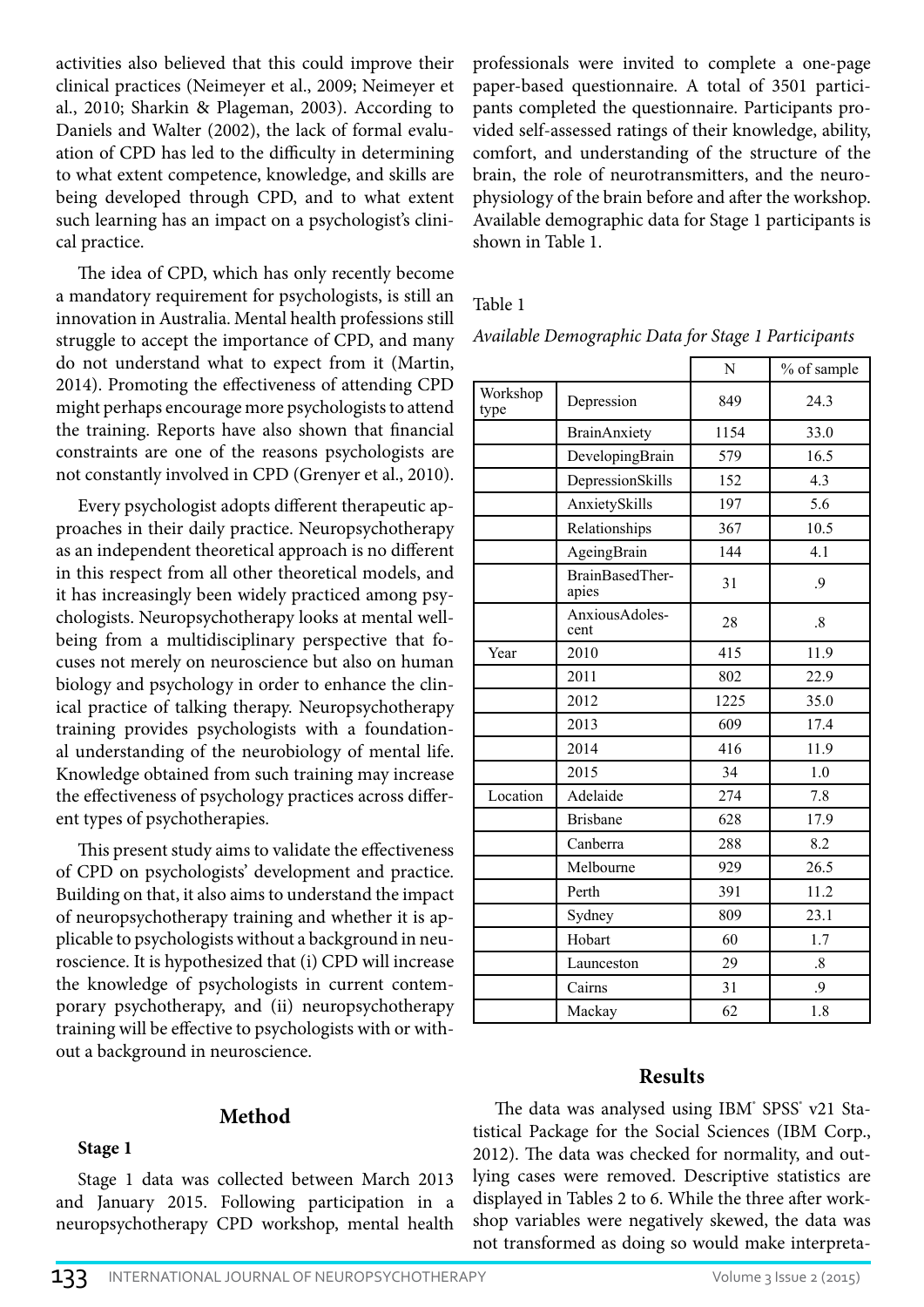tion more difficult. The analysis focused on comparisons of self-reported before and after workshop ratings of knowledge, ability, and comfort in using the information. Paired sample t-tests were used to conduct total sample comparisons with effect sizes calculated using Equation 8 outlined by Morris and DeShon (2002).

# Table 2

| % of responses                                                                  |                                                    |    |                |    |    |    |      |           |  |  |
|---------------------------------------------------------------------------------|----------------------------------------------------|----|----------------|----|----|----|------|-----------|--|--|
|                                                                                 | n                                                  |    | 2              | 3  | 4  | 5  | m    | <b>SD</b> |  |  |
| Overall knowledge of the topic covered                                          |                                                    |    |                |    |    |    |      |           |  |  |
| before the workshop                                                             | 3493                                               | 13 | 33             | 44 | 9  |    | 2.53 | 0.87      |  |  |
| after the workshop                                                              | 3484                                               |    |                | 16 | 58 | 25 | 4.08 | 0.67      |  |  |
|                                                                                 | Ability to counsel clients about the topic covered |    |                |    |    |    |      |           |  |  |
| before the workshop                                                             | 3485                                               | 17 | 35             | 36 | 11 |    | 2.44 | 0.83      |  |  |
| after the workshop                                                              | 3472                                               |    | $\mathfrak{D}$ | 22 | 53 | 22 | 3.95 | 0.74      |  |  |
| Comfort level in providing services to clients in relation to the topic covered |                                                    |    |                |    |    |    |      |           |  |  |
| before the workshop                                                             | 3465                                               | 18 | 29             | 33 | 16 | 4  | 2.58 | 1.07      |  |  |
| after the workshop                                                              | 3467                                               |    | 3              | 18 | 48 | 30 | 4.05 | 0.79      |  |  |

*Descriptive Statistics for Before and After Workshop Questions Assessing Knowledge, Ability, and Comfort in Using Information*

*Note*. The numbering scale goes from:  $1 = \text{very little to } 5 = \text{a great deal (see Figure 1).}$ 

Total sample analyses suggested statistically significant increases in average ratings of knowledge (*t* (3483) = −120.99, *p* < 0.001, 95% CI [−1.58, −1.53], *d* = −2.00), ability to counsel clients (*t* (3471) = −113.48, *p* < 0.001, 95% CI [−1.53, −1.48], *d* = −1.92), and comfort in providing services (*t* (3456) = −100.61, *p* < 0.001, 95% CI [−1.49, −1.44], *d* = −1.56) after workshop participation compared to before workshop scores.



*Figure 1*. Results of overall learning before and after the workshop.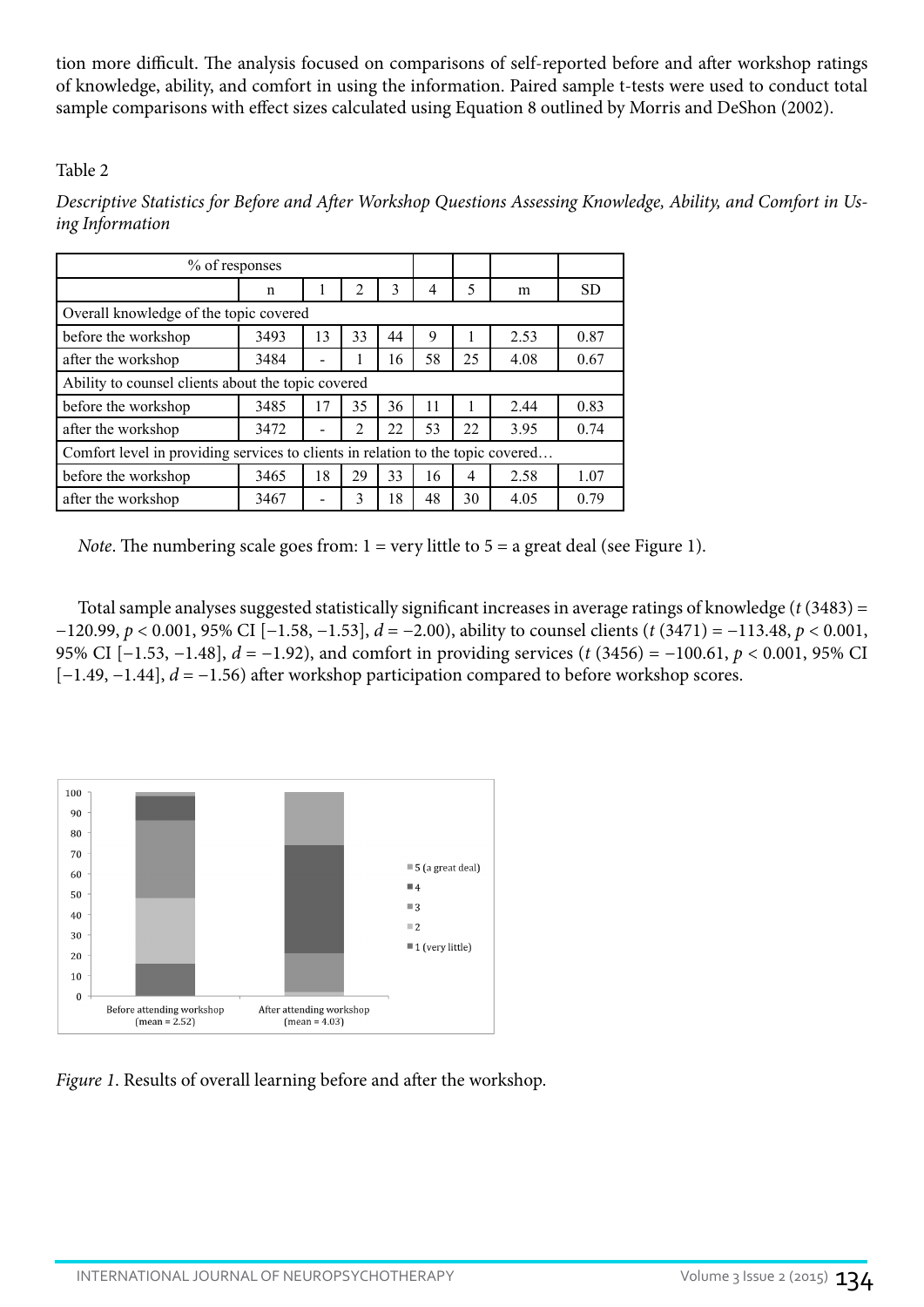## Table 3

*Descriptive Statistics for Before and After Workshop Questions Assessing Understanding of Structure, Role of Neurotransmitters, and Neurophysiology of the Brain*

|                            | % of responses                                     |   |                |    |                |                |      |           |  |  |
|----------------------------|----------------------------------------------------|---|----------------|----|----------------|----------------|------|-----------|--|--|
|                            | $\mathbf n$                                        | 1 | $\overline{2}$ | 3  | $\overline{4}$ | 5              | m    | <b>SD</b> |  |  |
| The structure of the brain |                                                    |   |                |    |                |                |      |           |  |  |
| before the work-<br>shop   | 674                                                | 7 | 30             | 46 | 16             | $\overline{2}$ | 2.76 | 0.85      |  |  |
| after the work-<br>shop    | 676                                                |   | $\overline{2}$ | 20 | 61             | 17             | 3.94 | 0.66      |  |  |
|                            | The role of neurotransmitters in brain functioning |   |                |    |                |                |      |           |  |  |
| before the work-<br>shop   | 675                                                | 9 | 32             | 43 | 14             | $\overline{2}$ | 2.67 | 0.89      |  |  |
| after the work-<br>shop    | 676                                                |   | $\overline{c}$ | 21 | 60             | 17             | 3.96 | 1.39      |  |  |
|                            | The neurophysiology—or functioning—of the brain    |   |                |    |                |                |      |           |  |  |
| before the work-<br>shop   | 673                                                | 9 | 34             | 43 | 12             | $\overline{2}$ | 2.64 | 0.88      |  |  |
| after the work-<br>shop    | 674                                                |   | 2              | 21 | 57             | 18             | 3.93 | 0.70      |  |  |

*Figure 2*. Results of overall neuropsychotherapy knowledge before and after the workshop.



Total sample analyses suggested statistically significant increases in average understanding of the structure of the brain (*t* (1050) = −56.27, *p* < 0.001, 95% CI [−1.22, −1.14], *d* = −1.55), the role of neurotransmitters in brain functioning (*t* (1049) = −30.21, *p* < 0.001, 95% CI [−1.37, −1.20], *d* = −1.11), and the neurophysiology (or functioning) of the brain (*t* (1048) = −58.43, *p* < 0.001, 95% CI [−1.33, −1.24], *d* = −1.62) after workshop participation compared to before workshop scores.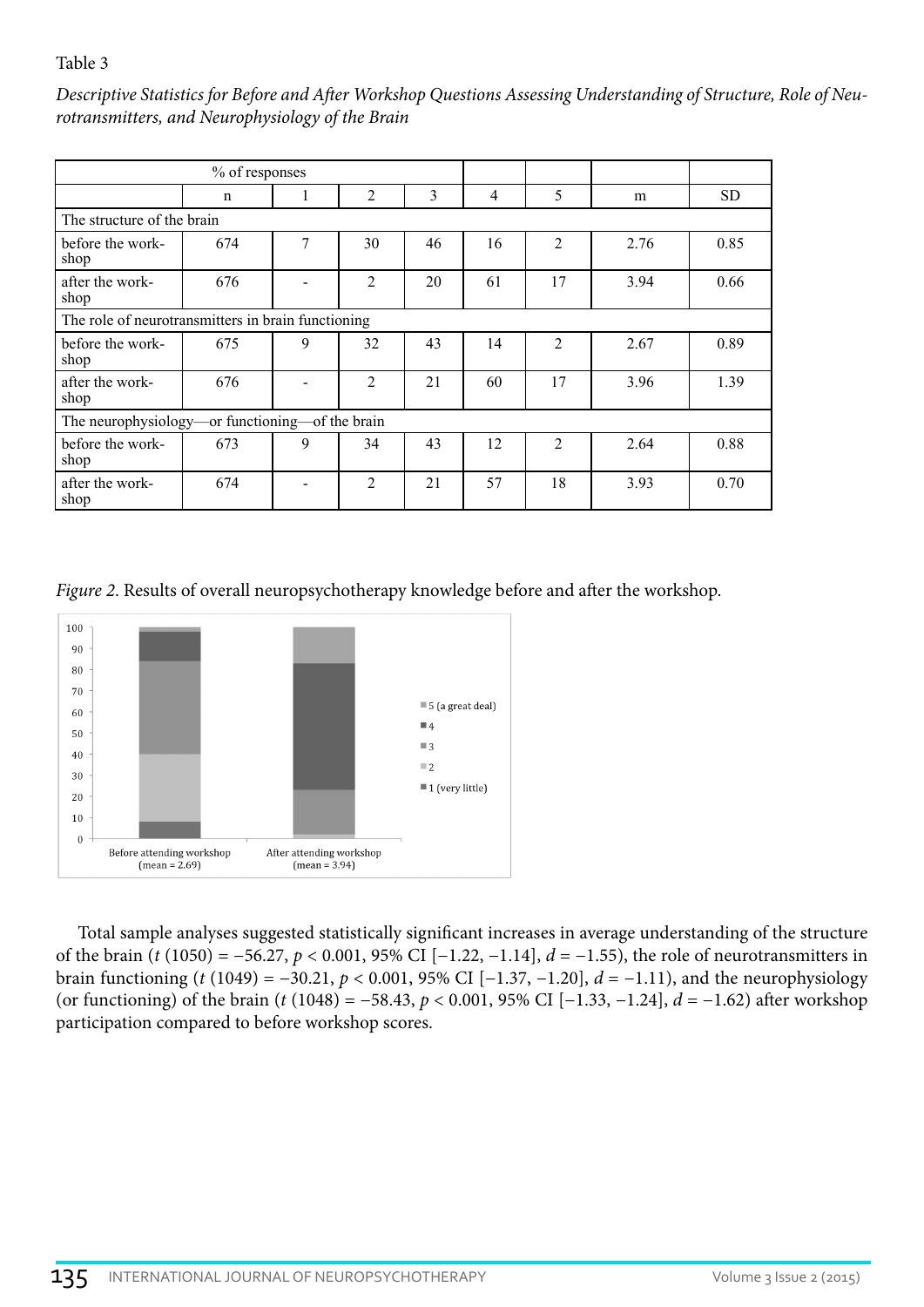# Table 4

*Average Differences of Before and After Workshop Questions Assessing Knowledge, Ability, and Comfort in Using Information*

|                         | Depression | Brain<br>Anxiety | Developing<br>Brain | Depression<br>Skills | ⋗<br><b>Anxiety</b><br>Skills | Relationships | ⋗<br>Brain<br>geing | Therapy<br><b>Based</b><br>Brain | Adolescent<br>Anxious |
|-------------------------|------------|------------------|---------------------|----------------------|-------------------------------|---------------|---------------------|----------------------------------|-----------------------|
| before the<br>workshop  | 2.46       | 2.45             | 2.51                | 2.66                 | 2.69                          | 2.64          | 2.77                | 2.48                             | 2.2                   |
| after the work-<br>shop | 4.04       | 4.07             | 4.01                | 4.04                 | 4.05                          | 3.93          | 3.96                | 3.74                             | 3.67                  |
| differences             | 1.58       | 1.62             | 1.5                 | 1.38                 | 1.36                          | .29           | 1.19                | 1.26                             | 1.47                  |

The results showed that the brain anxiety workshop had the highest significant differences before and after participants attending the workshop. This is probably due to the fact that this was the first workshop presented in the series and facilitated the biggest impact.

# Table 5

*Average Differences of Before and After Workshop Questions Assessing Understanding of Structure, Role of Neurotransmitters, and Neurophysiology of the Brain*

|                                                                                                                                                                                                                                                                                                                                                                                 | Depression        | Brain Anxiety | Developing<br>Brain | Depression<br>Skills        | Anxiety<br>Skills        | Relationships | Ageing<br>Brain                                                                 | Therapy<br>Brain<br>Based                                                    | Adolescent<br>Anxious |
|---------------------------------------------------------------------------------------------------------------------------------------------------------------------------------------------------------------------------------------------------------------------------------------------------------------------------------------------------------------------------------|-------------------|---------------|---------------------|-----------------------------|--------------------------|---------------|---------------------------------------------------------------------------------|------------------------------------------------------------------------------|-----------------------|
| before the<br>workshop                                                                                                                                                                                                                                                                                                                                                          | 2.46              | 2.45          | 2.51                | 2.66                        | 2.69                     | 2.64          | 2.77                                                                            | 2.48                                                                         | 2.2                   |
| after the work-<br>shop                                                                                                                                                                                                                                                                                                                                                         | 4.04              | 4.07          | 4.01                | 4.04                        | 4.05                     | 3.93          | 3.96                                                                            | 3.74                                                                         | 3.67                  |
| differences                                                                                                                                                                                                                                                                                                                                                                     | 1.58              | 1.62          | 1.5                 | 1.38                        | 1.36                     | 1.29          | 1.19                                                                            | 1.26                                                                         | 1.47                  |
| The results showed that the brain anxiety workshop had the highest significant<br>participants attending the workshop. This is probably due to the fact that this was t<br>in the series and facilitated the biggest impact.<br>Table 5<br>Average Differences of Before and After Workshop Questions Assessing Understandi<br>rotransmitters, and Neurophysiology of the Brain |                   |               |                     |                             |                          |               |                                                                                 |                                                                              |                       |
|                                                                                                                                                                                                                                                                                                                                                                                 | Depression        | Brain Anxiety | Developing<br>Brain | Depression<br>Skills        | <b>Anxiety</b><br>Skills | Relationships | $\begin{array}{c}\Lambda \text{gen} \\ \text{Brain} \\ \text{Brain}\end{array}$ | $\begin{array}{c} \text{Brain} \\ \text{Based} \\ \text{Theary} \end{array}$ | Adolescent<br>Anxious |
| before the<br>workshop                                                                                                                                                                                                                                                                                                                                                          | 2.68              | 2.43          | 2.59                | N/A                         | 2.64                     | 2.75          | 2.88                                                                            | 2.86                                                                         | 2.97                  |
| after the work-<br>shop                                                                                                                                                                                                                                                                                                                                                         | 3.93              | 3.85          | 3.98                | N/A                         | 3.92                     | 3.92          | 3.94                                                                            | 3.88                                                                         | 4.08                  |
| differences                                                                                                                                                                                                                                                                                                                                                                     | 1.25              | 1.42          | 1.39                | N/A                         | 1.28                     | 1.17          | 1.06                                                                            | 1.02                                                                         | 1.11                  |
| The results showed that the brain anxiety workshop had the highest significant<br>participants attending the workshop, again underlining the effect of introducing the<br>Table 6<br>Average Differences of Before and After Workshop Questions Assessing all Questions                                                                                                         | <b>Depression</b> | Brain Anxiety | Developing<br>Brain | Depression<br><b>Skills</b> | Anxiety<br>Skills        | Relationships | Ageing<br>Brain                                                                 | Brain<br>Based<br>Therapy                                                    | Anxious<br>Adolescent |
| before the                                                                                                                                                                                                                                                                                                                                                                      | 2.57              | 2.44          | 2.55                | 2.66                        | 2.67                     | 2.7           | 2.83                                                                            | 2.67                                                                         | 2.59                  |
| workshop<br>after the work-                                                                                                                                                                                                                                                                                                                                                     | 3.98              | 3.96          | 4.00                | 4.04                        | 3.98                     | 3.92          | 3.95                                                                            | 3.81                                                                         | 3.88                  |
| shop<br>differences                                                                                                                                                                                                                                                                                                                                                             | 1.41              | 1.52          | 1.45                | 1.38                        | 1.31                     | 1.22          | 1.12                                                                            | 1.14                                                                         | 1.29                  |
| The results showed that the brain and anxiety workshop had the highest signif<br>after participants attending the workshop, underlining the trend described earlier.                                                                                                                                                                                                            |                   |               |                     |                             |                          |               |                                                                                 |                                                                              |                       |

The results showed that the brain anxiety workshop had the highest significant differences before and after participants attending the workshop, again underlining the effect of introducing the new paradigm in the field.

# Table 6

|                         | Depression | Brain<br>Anxiety | Developing<br>Brain | Depression<br>Skills | ⊃<br><b>Anxiety</b><br>Skills | Relationships | <b>Ageing</b><br>Brain | Therapy<br>Brain<br>Based | Adolescent<br>axious |
|-------------------------|------------|------------------|---------------------|----------------------|-------------------------------|---------------|------------------------|---------------------------|----------------------|
| before the<br>workshop  | 2.57       | 2.44             | 2.55                | 2.66                 | 2.67                          | 2.7           | 2.83                   | 2.67                      | 2.59                 |
| after the work-<br>shop | 3.98       | 3.96             | 4.00                | 4.04                 | 3.98                          | 3.92          | 3.95                   | 3.81                      | 3.88                 |
| differences             | 1.41       | 1.52             | 1.45                | 1.38                 | 1.31                          | 1.22          | 1.12                   | 1.14                      | 1.29                 |

The results showed that the brain and anxiety workshop had the highest significant differences before and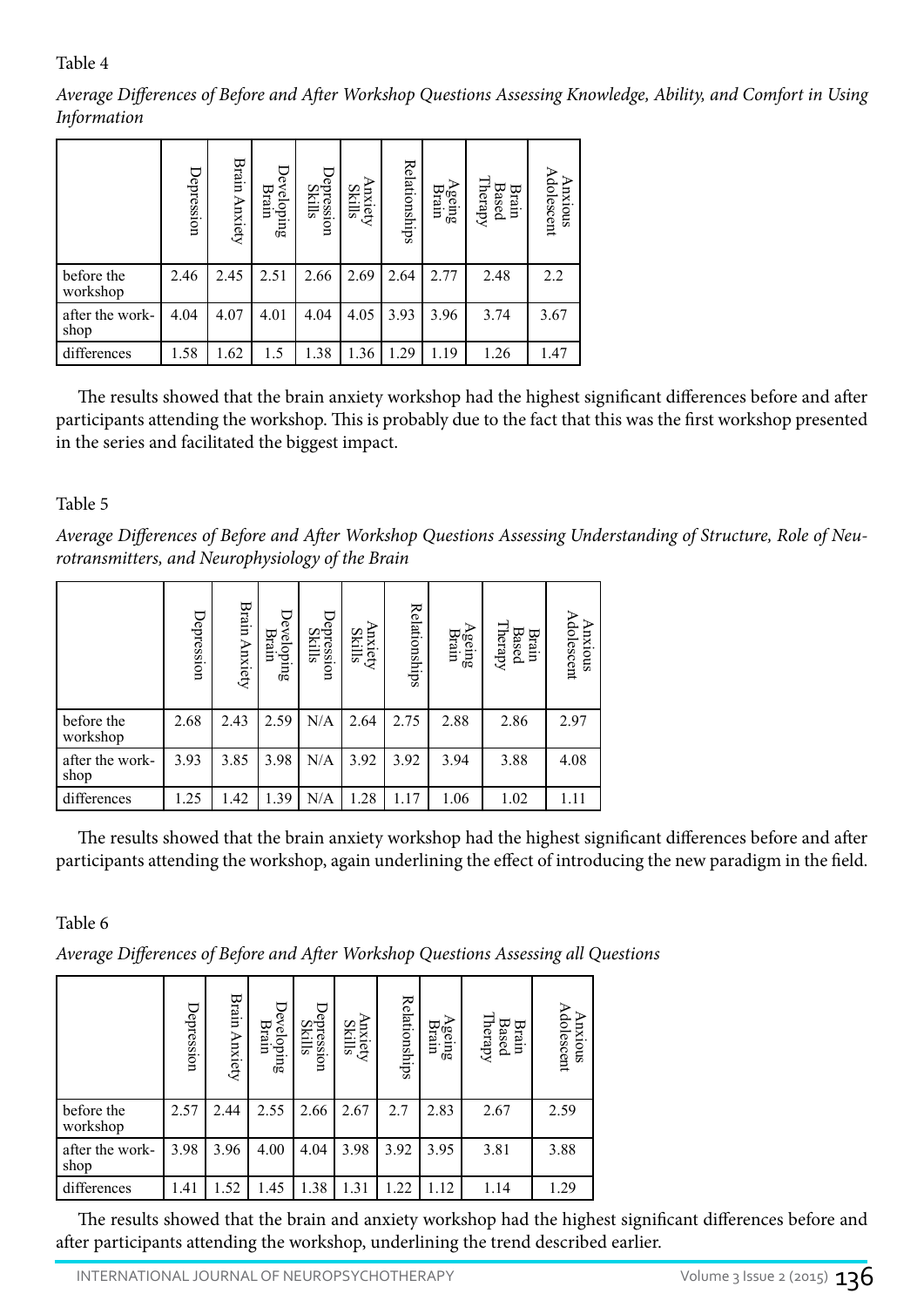#### **Discussion**

The first aim of this study was to examine the effectiveness of CPD on a psychologist's development. Most participants reported that the CPD workshop was easy to understand and follow and that it increased their learning and attention. This data has demonstrated the effectiveness of CPD on psychologists, since participants reported that they were very likely to implement knowledge they learnt at the workshop in their practice. CPD also keeps psychologists updated with current research. Compared to previously reported data (Sharkin & Plageman, 2003), the results of this study have also shown higher ratings on participants' confidence to translate what they have learnt into their practice, suggesting that CPD has a higher impact on psychologists as compared to the past. Furthermore, the CPD training has provided a different dimension from the current psychotherapy method used by psychologists. The present study used a neuropsychotherapy approach in the CPD training: It is possible that the combination of scientific and therapeutic talking approaches may be a reason why participants felt that they had gained more benefits from the CPD.

Neuropsychotherapy as a new form of psychotherapy was found to be useful for most participants. Although many started out with limited understanding, after the workshop most of the participants had developed a better sense of the role of neuroscience in their practice; consequently, they became better at explaining these concepts to their clients, which, in turn, would enhance their current practice. Throughout their careers, psychologists encounter a range of different clients. A better understanding of neuroscience may contribute significantly to the treatment they can offer and be a great addition to their practice.

The brain and anxiety workshop had the highest outcome across all workshops. A key indicator is that this workshop was the first to introduce a new paradigm/approach and had the most significant impact on the clinician community. Another possible explanation for this result could be the extensive training provided in the workshop, which ran over two days, while some of the other workshops were only one day long. As well, the brain and anxiety workshop has been conducted the most and has undergone a number of revisions to improve the program. A third possible explanation may be that this workshop had the highest number of participants, which may have increased the power of the study.

This present study has found that CPD can certainly enhance learning and development in psychology, particularly learning about neuropsychotherapy. Future studies could compare the difference between self-study and attending CPD in order to further examine the effect of CPD on professional development. This may perhaps strengthen the importance of CPD, as the variable of self-study is often hard to measure in terms of continuing competency, and whether it should be included in the CPD requirement may need to be reconsidered. From our data, we have found that many psychologists come in with fairly low confidence in their knowledge of neuropsychology and the structure of the brain.

The importance of CPD in the professional development of psychologists and other mental health practitioners has been demonstrated by this study. Neuropsychotherapy was found to be user friendly by most of the psychologists who participated. It is also very important to note that most of the CPD workshops included in the present study were neuroscience-based, and future research should look at the effectiveness of CPD with a focus on other psychotherapies in psychologists' development.

### **References**

- Belar, C. D., & Perry, N. W. (1992). National conference on scientist-practitioner education and training for the professional practice of psychology. *American Psychologist, 47*, 71–75. doi:10.1037/0003-066x.47.1.71
- Bloom, B. S. (2005). Effects of continuing medical education on improving physician clinical care and patient health: A review of systematic reviews. *International Journal of Technology Assessment in Health Care, 21*, 380–385. doi:10.1017/ s026646230505049x
- Clapper, T. C. (2010). Beyond Knowles: What those conducting simulation need to know about adult learning theory. *Clinical Simulation in Nursing, 6*, e7–e14. doi:10.1016/j.ecns.2009.07.003
- Daniels, A. S., & Walter, D. A. (2002). Current issues in continuing education for contemporary behavioral health practice. *Administration and Policy in Mental Health, 29*, 359–376. doi: 10.1023/a:1019653123285
- Fagan, T. J., Ax, R. K., Liss, M., Resnick, R. J., & Moody, S. (2007). Professional education and training: How satisfied are we? An exploratory study. *Training and Education in Professional Psychology, 1*, 13–25. doi:10.1037/1931-3918.1.1.13
- Grenyer, B. F. S., Mathews, R., Stokes, D., & Crea, K. (2010). The Australian psychology workforce 2: A national profile of psychologists' education,